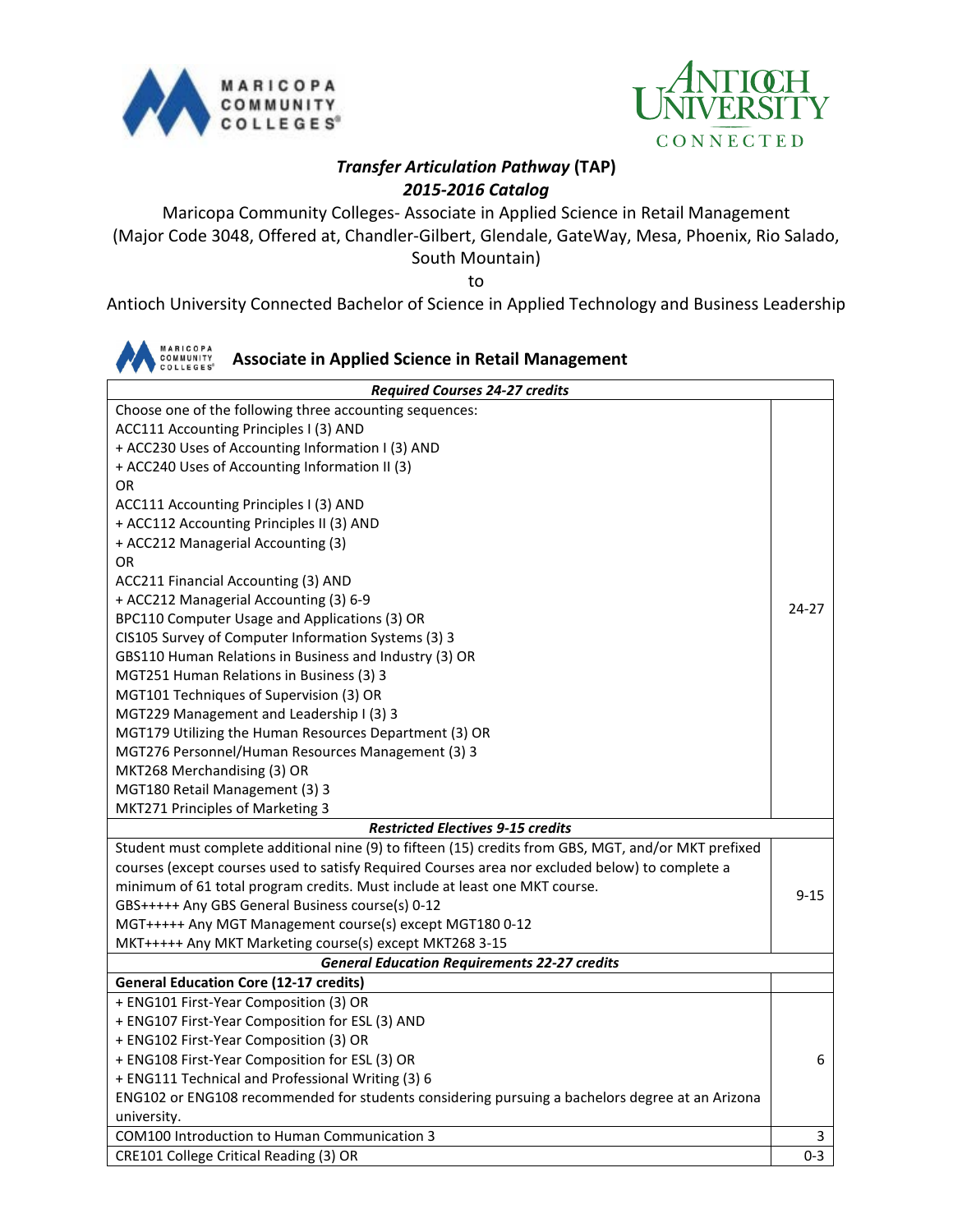| Equivalent as indicated by assessment                                             |         |
|-----------------------------------------------------------------------------------|---------|
| Any approved general education course from the Mathematics area.#                 | $3 - 5$ |
| <b>General Education Distribution (10 credits)</b>                                |         |
| Any approved general education course from <b>Humanities and Fine Arts</b> area.# |         |
| SBU200 Society and Business (3)                                                   |         |
| Any approved course general education course from Natural Sciences area.#         |         |
|                                                                                   | 61-63   |

*\*Courses accepted for transfer to AUC must be graded C or better.*

 *+ Indicates course has prerequisites and/or corequisites*

*#Select from general education course list:<https://asa.maricopa.edu/sites/default/files/15-16-AAS-GE.pdf>*